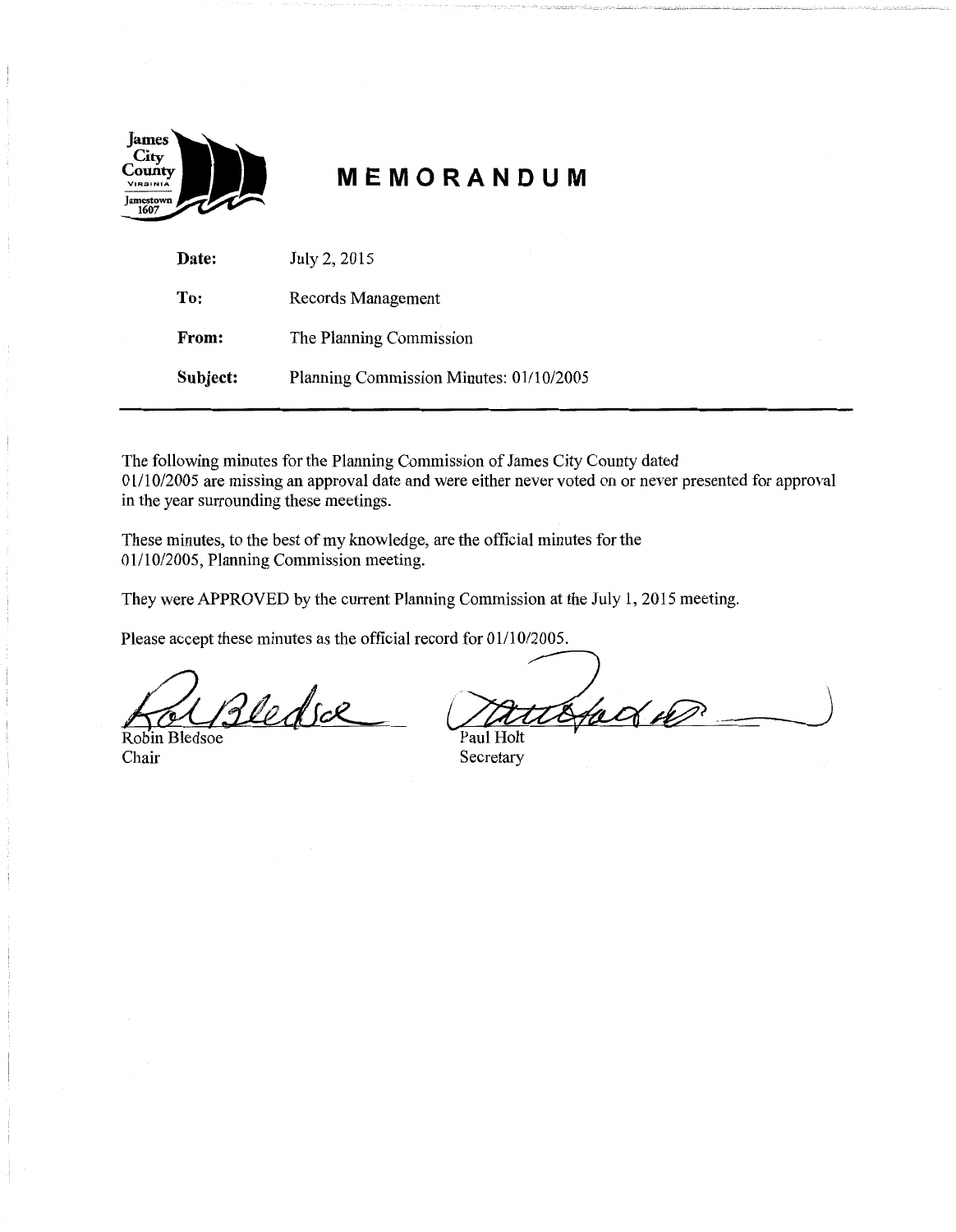### A REGULAR MEETING OF THE PLANNING COMMISSION OF THE COUNTY OF JAMES CITY, VIRGINIA, WAS HELD ON THE TENTH DAY OF JANUARY, TWO-THOUSAND AND FIVE, AT 7:00 P.M. IN THE COUNTY GOVERNMENT CENTER BOARD ROOM, 10l-F MOUNTS BAY ROAD, JAMES CITY COUNTY, VIRGINIA.

| ROLL CALL         | <b>ALSO PRESENT</b>                         |
|-------------------|---------------------------------------------|
| A. Joe Poole, III | John Horne, Development Manager             |
| Ingrid Blanton    | Mike Drewry, Assistant County Attorney      |
| Donald Hunt       | Marvin Sowers, Planning Director            |
| George Billups    | Karen Drake, Senior Planner                 |
| Wilford Kale      | Pat Foltz, Development Management Assistant |
|                   |                                             |

## 2. **MINUTES**

Mr. Poole memorialized Mr. Joe McCleary and the Planning Commission observed a moment of silence.

Mr. Poole welcomed Mrs. Ingrid Blanton to the Planning Commission. She will represent the Jamestown district.

Mr. Sowers introduced Mr. Matthew Smolnick, a new planner with James City County.

Mr. Poole noted that on page 6, the paragraph needed adjustments to clarify his position.

Ms. Blanton noted several typographical errors in the minutes on pages 2, 7, and 8.

Mr. Hunt moved approval of the minutes with corrections.

The Planning Commission approved the minutes as adjusted.

### 3. COMMTTEE AND COMMISSION REPORT

### A. DEVELOPMENT REVIEW COMMITTEE (DRC)

Mr. Hunt presented the DRC report. The DRC heard six cases at its December  $1^{st}$ meeting. The DRC recommended approval subject to agency comments for the following cases: SP-IIO-04. Christian Life Center Expansion, Phase **I,** S-80-04. Williamsburg Winery, SP-121-04. Williamsburg Crossing, Parcel 23, SP-127-04. New Town, Phase One Retail. The DRC recommended deferral for S-091-04, Marywood Subdivision. Additionally, the DRC found C-128-04, Greensprings Trailhead Parking in accordance with the Comprehensive Plan.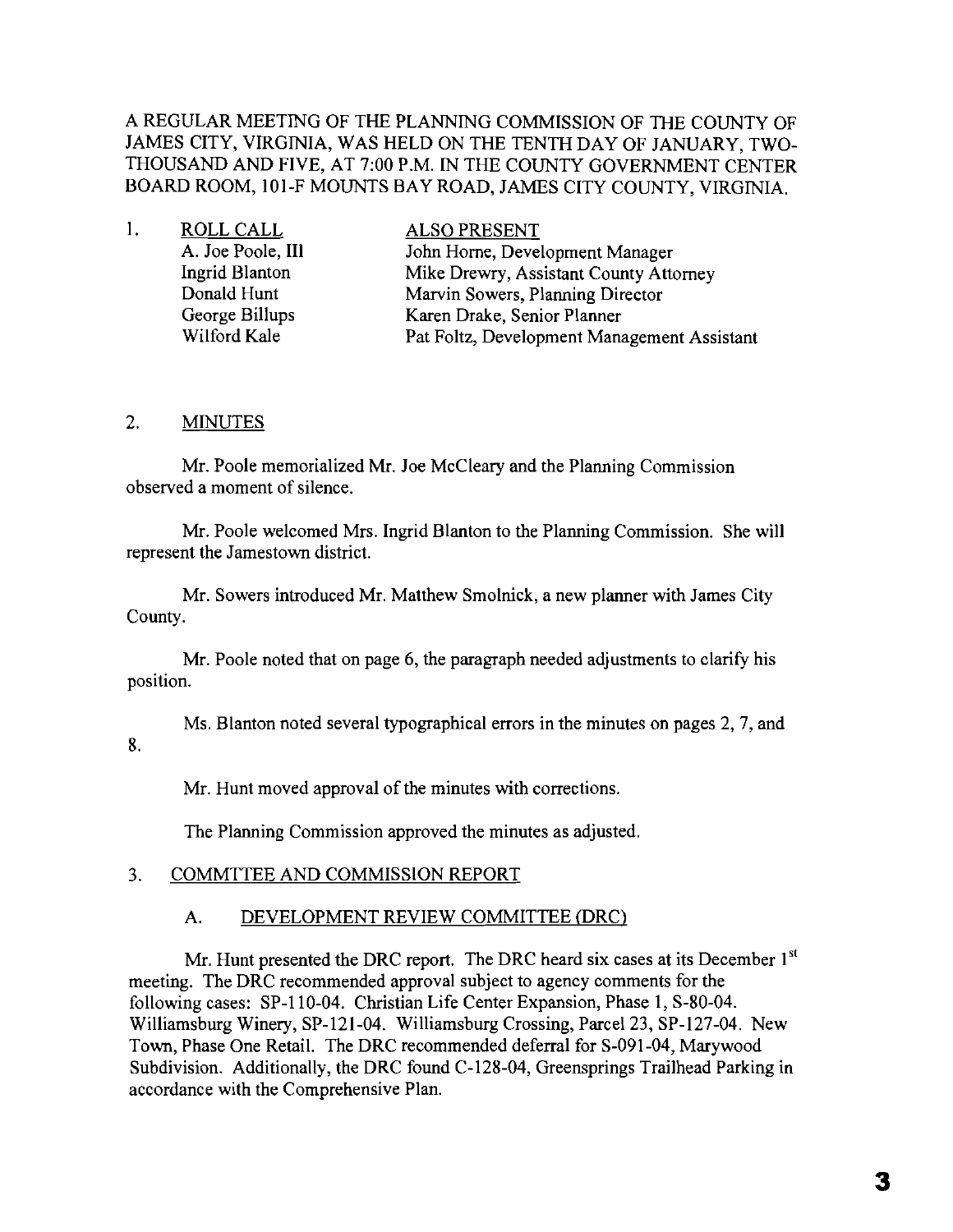Mr. Kale moved approval of the DRC report.

Ms. Blanton seconded the motion.

The Planning Commission approved the DRC report with a unanimous voice vote.

## B. OTHER COMMITTEE REPORTS

Mr. Kale presented the progress of the Policy Committee, and presented their upcoming schedule of meetings.

4. PUBLIC HEARINGS

#### A. CASE NO. SUP-32-04 Williamsburg Place

Ms. Drake presented the staff report. Mr. Greg Davis and Mr. Dustin DeVore have applied on behalf of Diamond Healthcare of Williamsburg, Inc for a special use permit to expand the existing Williamsburg Place facility located at 5477 and 5485 Mooretown Road by adding 12 outpatient units and enlarging the existing dining room, office space and parking lot. The property is zoned M-I, Limited Business/Industrial and can be further identified as part of parcels  $(1-11B)$  and  $(1-11C)$  on the James City County Real Estate Tax Map (33-3). The property is designated Limited Industry on the 2003 Comprehensive Plan Land Use Map. Staff recommended approval of the application.

Mr. Billups asked if the Chairman of the Board of Zoning Appeals had been consulted during the review process.

Ms. Drake responded that Mr. Allen Murphy, the Zoning Administrator, supported the application.

Mr. Sowers clarified that a request for a parking waiver, instead of being heard by the Board of Zoning Appeals, could be granted by the Planning Commission.

Mr. Billups stated that a waiver granted in this case could extend into consideration of other cases.

Mr. Hunt stated that he believed the parking waiver would work on this site and that it would be appropriate for the Planning Commission to grant it.

Mr. Kale stated that the privacy controls surrounding the facility were stringent and he stated that he felt the additional parking spots would not be warranted.

Mr. Poole opened the public hearing.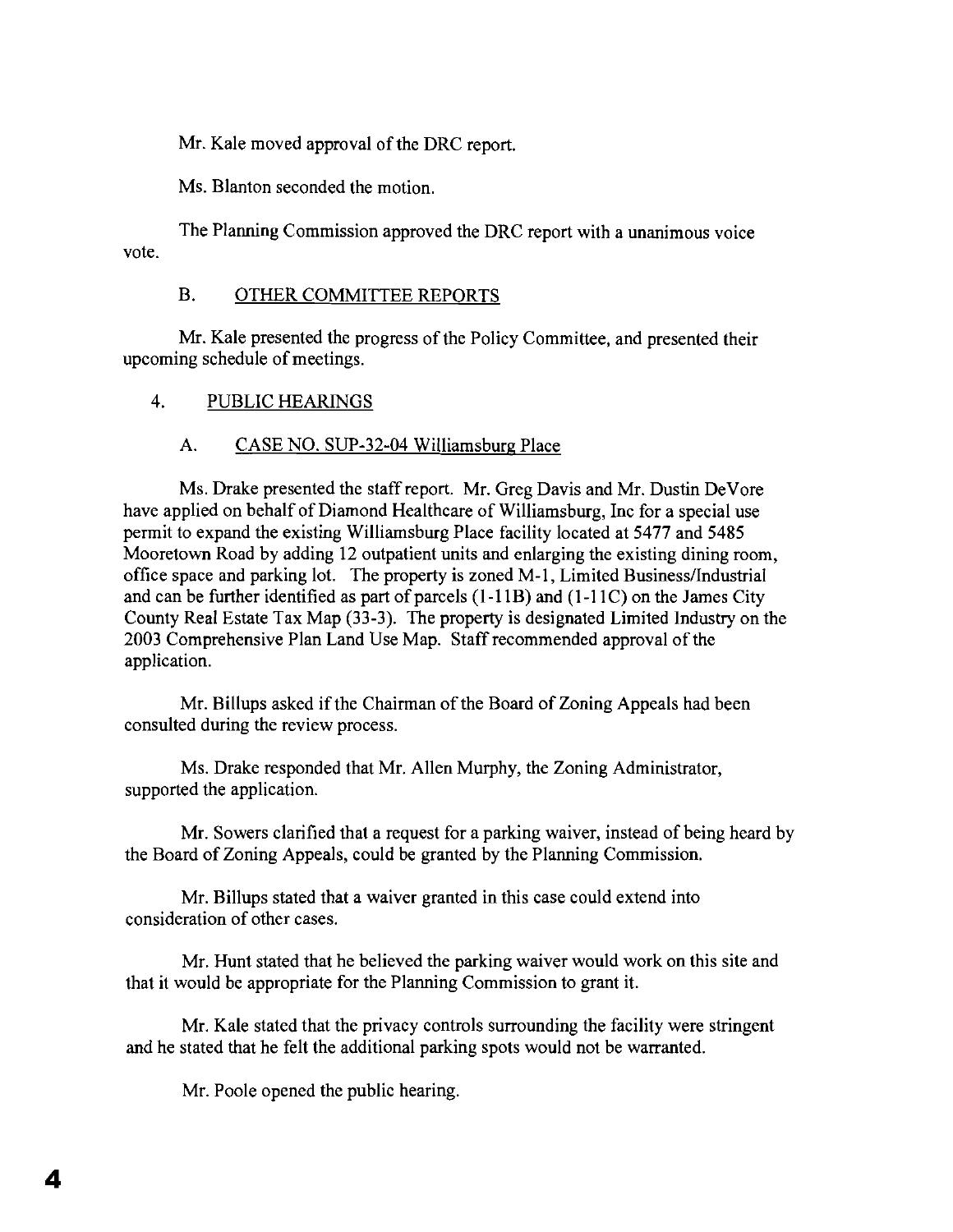Mr. Greg Davis of Kaufman and Canoles gave a short presentation outlining the operations of Williamsburg Place. Mr. Davis stated that the special use permit would not change the number of patients treated as stated in the original conditions, only change the number of residential units used to treat them. He made himself and his staff available for questions.

Mr. Poole asked if the parking bays shown on the map were already in place.

Mr. Davis reviewed the currently placed and future parking lots.

Seeing no other speakers, Mr. Poole closed the public hearing.

Mr. Hunt commended Diamond Healthcare as an asset to the community and offered his support.

Mr. Kale stated that the company has a well-deserved reputation and asked that the parking spots be reduced in order to preserve the campus feel to the facility. He stated his support.

Ms. Blanton stated that she supported the application and that, with regard to a parking waiver, that the facility would need fewer parking spots than presented.

Mr. Poole stated his support for the application.

Mr. Hunt moved to approve the application and the waiver.

Ms. Blanton seconded the motion.

The Planning Commission recommended approval of the application by a vote of 5-0: AYE (5) Poole, Billups, Blanton, Hunt, Kale.

#### 5. INITIATION OF ZONING ORDINANCE AMENDMENTS

Ms. Drake presented the initiating amendments. The amendments would permit water storage tank uses and provide height restrictions for those uses. Staff will submit reports and a draft amendment to the policy committee for review.

Mr. Hunt asked if tentative site locations had been identified.

Ms. Drake identified possible sites in Season's Trace and in Stonehouse.

Mr. Kale asked if these would replace existing water tanks.

Ms. Drake responded that these new facilities would replace the existing tanks.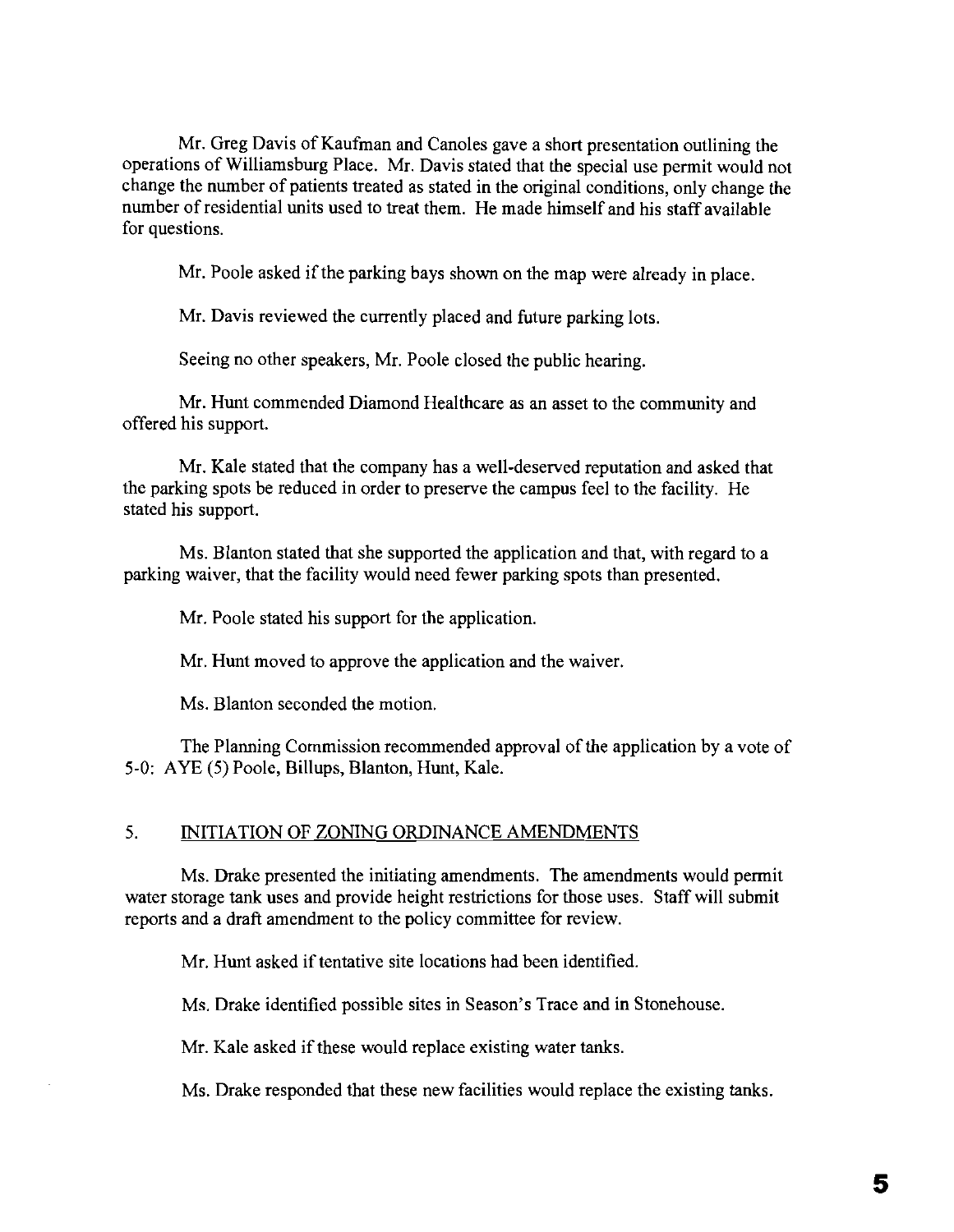Mr. Kale moved approval of the initiating amendments.

Mr. Hunt seconded the motion.

The Planning Commission approved the initiating amendment with a unanimous voice vote.

#### 6. PLANNING DIRECTOR'S REPORT

Mr. Sowers presented the report. Mr. Sowers noted that the February meeting of the Planning Commission would be the organizational meeting where a chairman would be selected and committee assignments would be decided. Mr. Sowers recommended delaying that activity in recognition of the Board of Supervisors' upcoming appointments to the Planning Commission.

Mr. Hunt concurred with Mr. Sowers in delaying the organizational meeting until appointments had been completed. He suggested a tentative date in March for the meeting.

Mr. Kale stated that the bylaws of the Planning Commission did not provide a mechanism to reorganize in such a way. He recommended that a DRC chairman be appointed by a motion.

Mr. Poole stated that the three members of the DRC should appoint a chairman among their own members.

Mr. Billups suggested that the Vice Chairman take over the capacity of Chairman of the DRC to encourage an orderly transition.

Mr. Kale stated that he didn't mind waiting but cautioned that the delay might cause problems. Mr. Kale recommended moving forward in February.

Mr. Drewry suggested that the Planning Commission set a date to decide the appointment of committee members. He added that the chairman of a committee should likely be selected by the committee members.

Mr. Sowers added that the DRC chair is selected by the committee members.

Ms. Blanton recommended that the committee delay until a later date.

Mr. Billups asked to delay the organizational meeting because of the impending appointment of two members of the Planning Commission.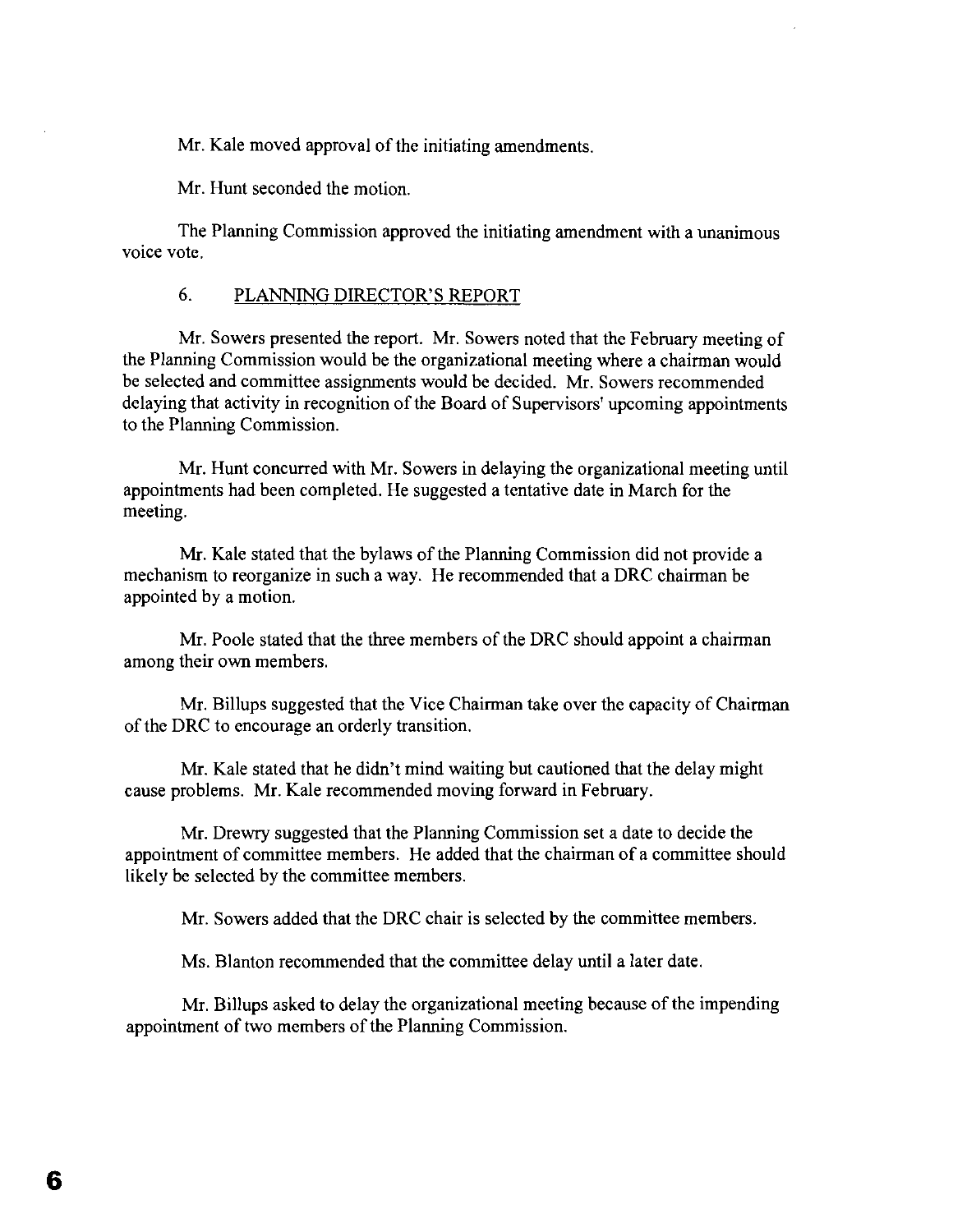Mr. Hunt stated that he thought he would, as the vice chairman, serve as chairman until the Commission had 7 members, whereby the chairman would be selected by the Commission.

Mr. Kale stated that he believed the Commission should move forward at the next Planning Commission.

Mr. Billups recommended a motion to proceed with the vice chair moving into the chairman position. He moved the ascension ofMr. Hunt, the Vice-chairman, to the chairmanship until such time as the commission is filled.

Mr. Kale seconded the motion.

Ms. Blanton confirmed that the motion on the floor did not address the eventual date of the organizational meeting.

Mr. Sowers added that the Policy Committee may convene prior to the organizational meeting, and that an additional member would need to be appointed to the policy committee.

Mr. Kale clarified that the transfer of the chairmanship, according to the motion, would be effective February I.

Mr. Poole stated that. as the exiting chairman, that he would refrain from making additional appointments and that the responsibility would fall to Mr. Hunt as the vice chairman.

Mr. Hunt proposed appointing himself to the Policy Committee so as to achieve a quorum.

Mr. Kale stated that the Capital Improvements Program would not proceed until the committee had been selected.

Mr. Billups suggested that Mr. Poole step-down as chairman at the end of the current meeting so as to transfer the chairmanship immediately.

Mr. Kale urged the Planning Commission to move quickly with regard to organizational concerns.

Mr. Poole stated the motion allowed Mr. Hunt to proceed as chairman,

Mr. Kale moved that the organization meeting be scheduled for the February Planning commission.

Mr. Hunt seconded the motion.